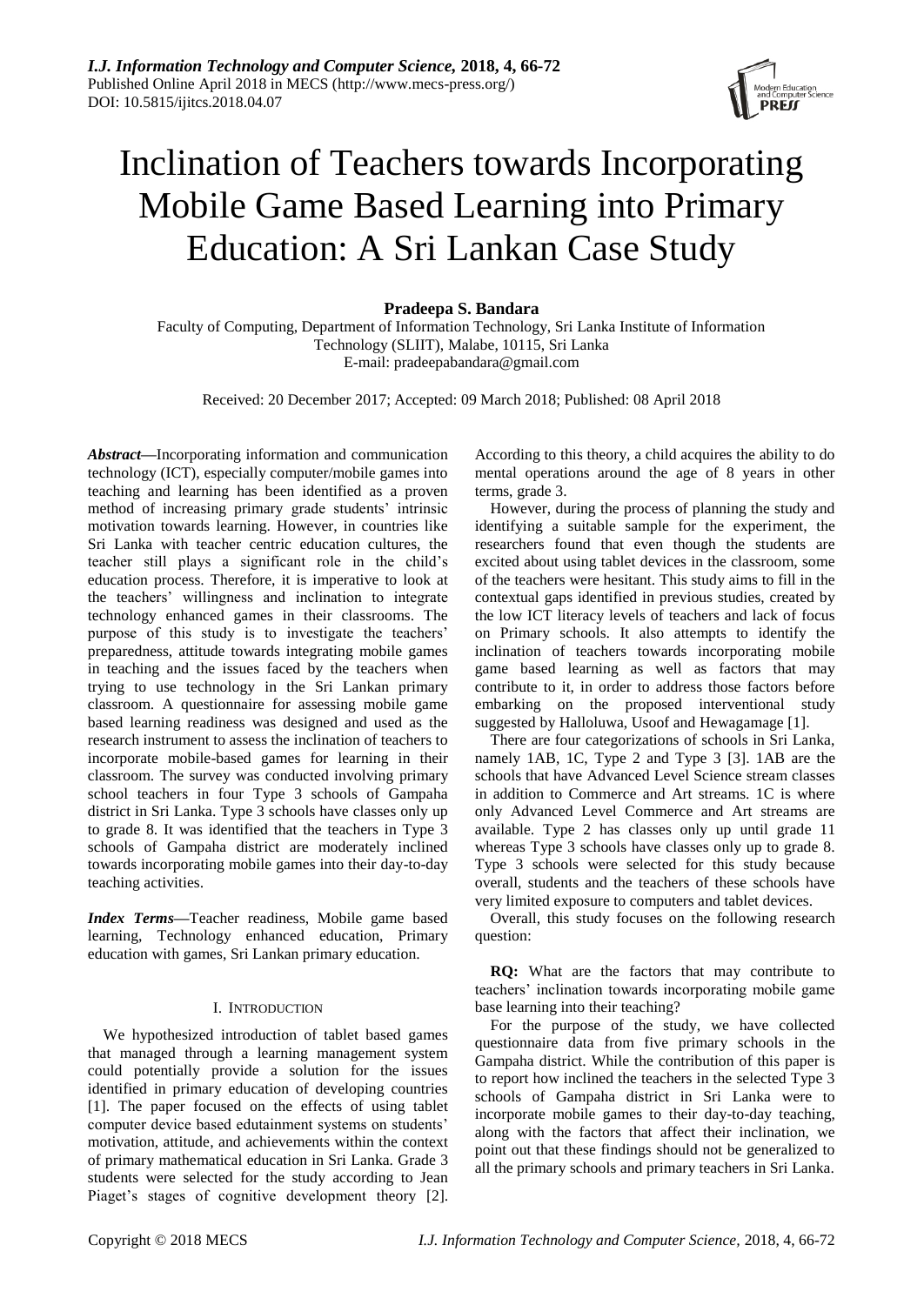# II. RELATED WORKS

Few studies have been carried out in a similar context, which focuses on the inclination of teachers to use computers in teaching, though the results were inconclusive [4], [5]. However, there were studies that suggest that the usage of computer devices inspire the teachers to carry out their tasks with greater sense of purpose [6], [7]. Nonetheless, the notion of using computer-aided tools in teaching is facing high resistance by the teachers in many countries even though there are enough studies that prove the usage of devices would increase the opportunity to learn and increase students' achievements [4], [8]. Thus, it is reasonable to assume that the acceptance of technology enhanced learning and integrating mobile devices to learning varies due to various political and social conditions as well as attitudes and motivation. Furthermore, studies suggest that the way teachers are teaching depends on their own experience and schooling [9]. S.L Nyakowa [10] claims that it is unreasonable to expect teachers to integrate new approaches to teaching if they themselves are not provided with adequate training or experience.

While there is only limited research on inclination towards integrating mobile games into teaching, there exists a significant amount of research on the inclination of using e-learning. Therefore, researchers have decided to look deep in to the work done on measuring e-learning inclinations.

The Webster's New Collegiate Dictionary defines inclination as "a tendency to a particular aspect, state, character, or action". In the e-learning context, it can be defined as "the tendency of a particular organization, an individual or a group to use e-learning". Assessing the inclination for e-learning helps organizations to implement strategies and ICT, goals effectively [11] while providing information which helps develop elearning solutions for various learning groups.

There are few different models designed for assessing inclination for e-learning. In his research, Chapnick [12] introduces a model to measure e-leaning inclination by inquiring the following:

- 1. Can we do this?
- 2. If we can do this, how are we going to do it?
- 3. What are the outcomes and how do we measure them?

He presents a model designed to simplify the process of ascertaining the basic information needed to answer the above questions. His model includes eight categories;

- 1. Psychological inclination: Considers the individual's state of mind.
- 2. Sociological inclination: Considers the interpersonal relationships of the environment, where the study is carried out.
- 3. Environmental inclination: Considers the external and internal influences to the stakeholders of the organization.
- 4. Human resource inclination: Considers the availability of a support system.
- 5. Financial inclination: Considers the budget allocation.
- 6. Technological skill inclination: Considers technical competencies.
- 7. Equipment inclination: Considers the availability of the required equipment.
- 8. Content inclination: Considers the subject matter.

However, one major flaw of this model in the context of teachers is that this model is specifically designed for corporate environments, not academic environments.

Another model displaying similarities with Chapnik's model is one designed by Kaur and Abas [11]. Their model was used to assess the inclination of the teachers of Open University Malaysia, where eight categories of inclination; learner, management, personnel, content, technical, environmental, cultural and financial, were focused on.

Taking a slightly different approach, Borotis and Poulymenakou [13] proposed a seven-component model of e-learning inclination, based on previous research and their own experience.

Few other models for assessing e-learning inclination are listed below.

- 1. **Haney Model:** Introduced seventy questions to be asked, which are classified into seven categories; Human resources, learning management system, learners, content, information technology, finance, and vendor [14].
- 2. **Fetaji Model:** Consists of seven indicators, where they address Learners' education and cultural background, learners' computing skills, learners' learning preferences, the quality of e-learning content, viable learning environment, and its elearning logistics, learners' motivation, students' attitudes toward technology [15].
- 3. **STOPE Model:** This is an illustrative representation and addresses Leadership, Technology, Organization, People, and Environment [16].
- 4. **Li-An Ho Model:** presents a model with four main categories that are, e-learning system quality, technology inclination, learning behavior, and learning outcome [17].

Kocaleva, Stojanovic, and Zdravev [18] identify seven determinants of staff acceptance and use e- Learning system. They claim that the effort expectancy and facilitating conditions have the most impact of intention to use new technology. Furthermore, Yuen and Ma [17] have found that the teachers' gender is a factor that has a correlation with the inclination to use technology in teaching. Their results indicate that males consider computers as a masculine domain and shows greater confidence with using technology than female teachers [19].

It is, however, important to note that the majority of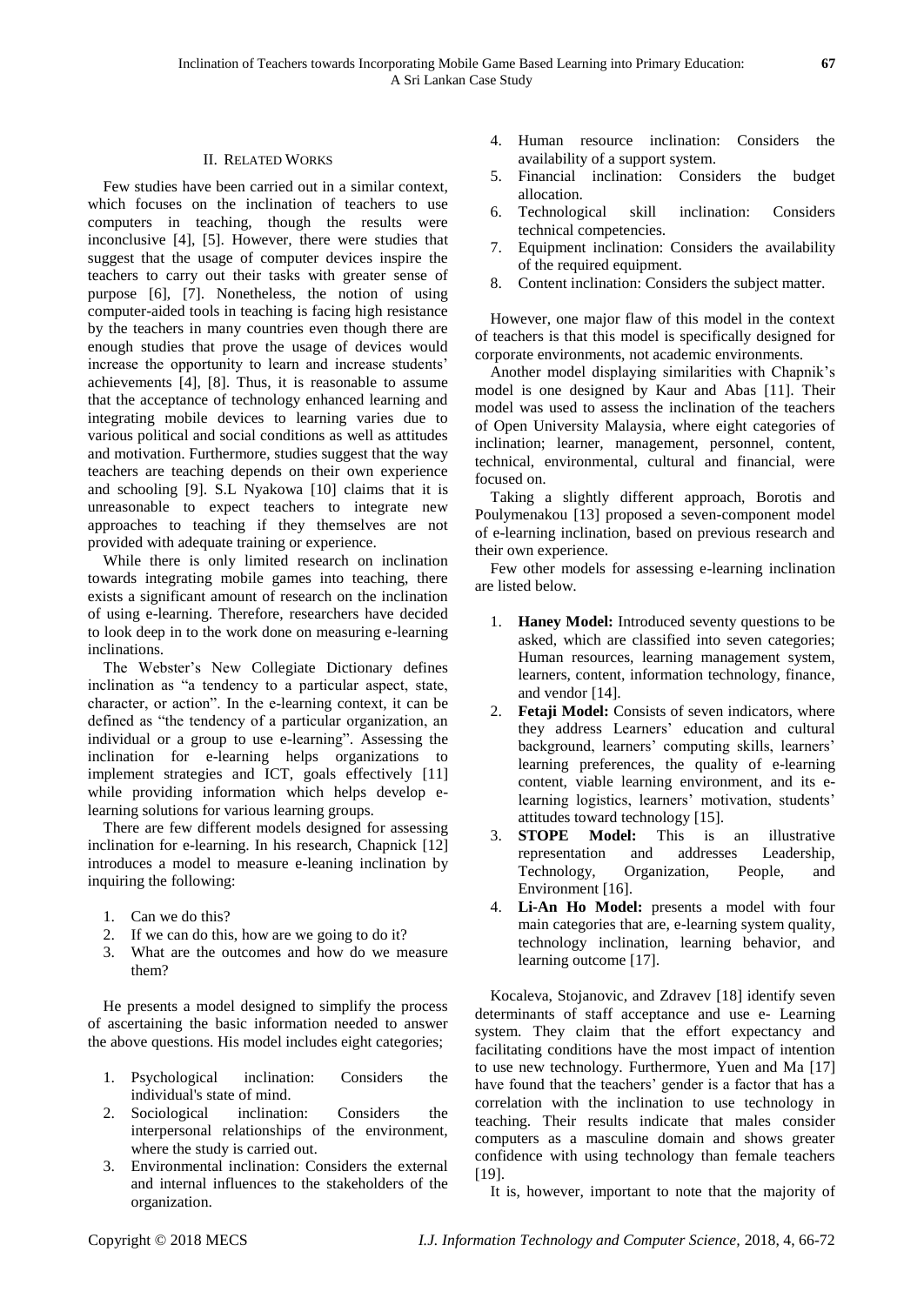these studies are carried out in countries where computer literacy of the population is high compared to countries such as Sri Lanka. Only 16.4 percent of households possess a computer and only 22 percent of the individuals are using the Internet, both mobile broadband and fixed lines [20]. According to a recent survey conducted by the Department of Census and Statistics Sri Lanka, 25.1 percent of the population is considered computer literate [21]. The below table clearly shows the digital divide in Sri Lanka where 34.6 percent of the urban population is computer literate and only 6.2 percent of the estate population is computer literate.

| Table 1. Digital Divide Sri Lanka (Census, 2014) |  |  |  |
|--------------------------------------------------|--|--|--|
|                                                  |  |  |  |

| Sri Lanka       | 25.1 |
|-----------------|------|
| <b>Sector</b>   |      |
| Urban           | 34.6 |
| Rural           | 23.8 |
| Estate          | 6.2  |
| <b>Province</b> |      |
| Western         | 34.3 |
| Central         | 24.3 |
| Southern        | 25.4 |
| Northern        | 17.5 |
| Eastern         | 15.9 |
| North Western   | 22.6 |
| North Central   | 15.3 |
| Uva             | 17.1 |
| Sabaragamuwa    | 22.6 |

A further contextual difference of the existing research is that a majority of the previous studies have focused on teachers in secondary or tertiary education (i.e. [18], [22]). However, researchers have claimed that technology can be used for greater gains at primary schools as well if applied properly [23], [24], [25], [36]. Yet, it is clear that in the primary school, teachers play a significant role in a child's education [27], [28]. In this case, the researchers are primarily focusing on identifying the gaps and barriers towards primary teachers' inclination to incorporate mobile games in to teaching.

Based on the previous research, a model was designed which was used to determine the inclination of teachers towards integrating mobile game based learning in primary education. The model consists of six primary categories and a set of sub categories as tabulated below.

| <b>Category 01: Teacher's experience</b>                     |  |  |  |  |
|--------------------------------------------------------------|--|--|--|--|
| Teachers experience and technical skills                     |  |  |  |  |
| Teacher's exposure to technology                             |  |  |  |  |
| Teacher's preferences in teaching                            |  |  |  |  |
| Category 02: Teacher's preparedness                          |  |  |  |  |
| Awareness of Game Based Learning                             |  |  |  |  |
| Awareness of using mobile devices as a teaching tool         |  |  |  |  |
| Willingness to integrate technology into school curriculum   |  |  |  |  |
| <b>Category 03: Teacher's attitudes</b>                      |  |  |  |  |
| Towards using mobile devices in class room                   |  |  |  |  |
| Towards using games in teaching                              |  |  |  |  |
| Ability to spend time after school, getting ready            |  |  |  |  |
| Willingness to work with new technology                      |  |  |  |  |
| <b>Category 04: School culture</b>                           |  |  |  |  |
| Knowledge sharing among teachers                             |  |  |  |  |
| Level of encouragement from the colleagues                   |  |  |  |  |
| Category 05: Infrastructure, budget, and equipment           |  |  |  |  |
| Ability to acquire required equipment.                       |  |  |  |  |
| Ability to get internet access, electricity to school        |  |  |  |  |
| Ability to pay utility bills                                 |  |  |  |  |
| Ability to hire technicians when and if something went wrong |  |  |  |  |
| <b>Category 06: Management support</b>                       |  |  |  |  |
| The level of encouragements by the management                |  |  |  |  |

# III. METHOD

A descriptive and a non-parametric study was carried out to analyze the survey data. David and Kenneth [29] defined a descriptive study as a situation where a descriptive data analysis is obtained from the questionnaires or other media. Descriptive methods such as frequencies and cross tabulations were used along with non-parametric analysis methods such as Friedman's test. A questionnaire was used to gather data for this study with 37 teachers involved in primary school teaching. The teachers are from five primary schools in Gampaha district and only 30 teachers contributed in providing information for the study. Information about teachers' experience in teaching, ICT skills and exposure to technology was taken along with fifteen other items on a Likert scale with a continuum from "1" equivalent to "strongly disagree" and "5" represented "strongly agree". The items in the questionnaire were adapted from prior studies done on e-learning inclination in different countries. Hence, it can be argued that the instrument used in the study is reasonably reliable. Fifty-three percent of the respondents were male teachers and 47 percent of the respondents were females.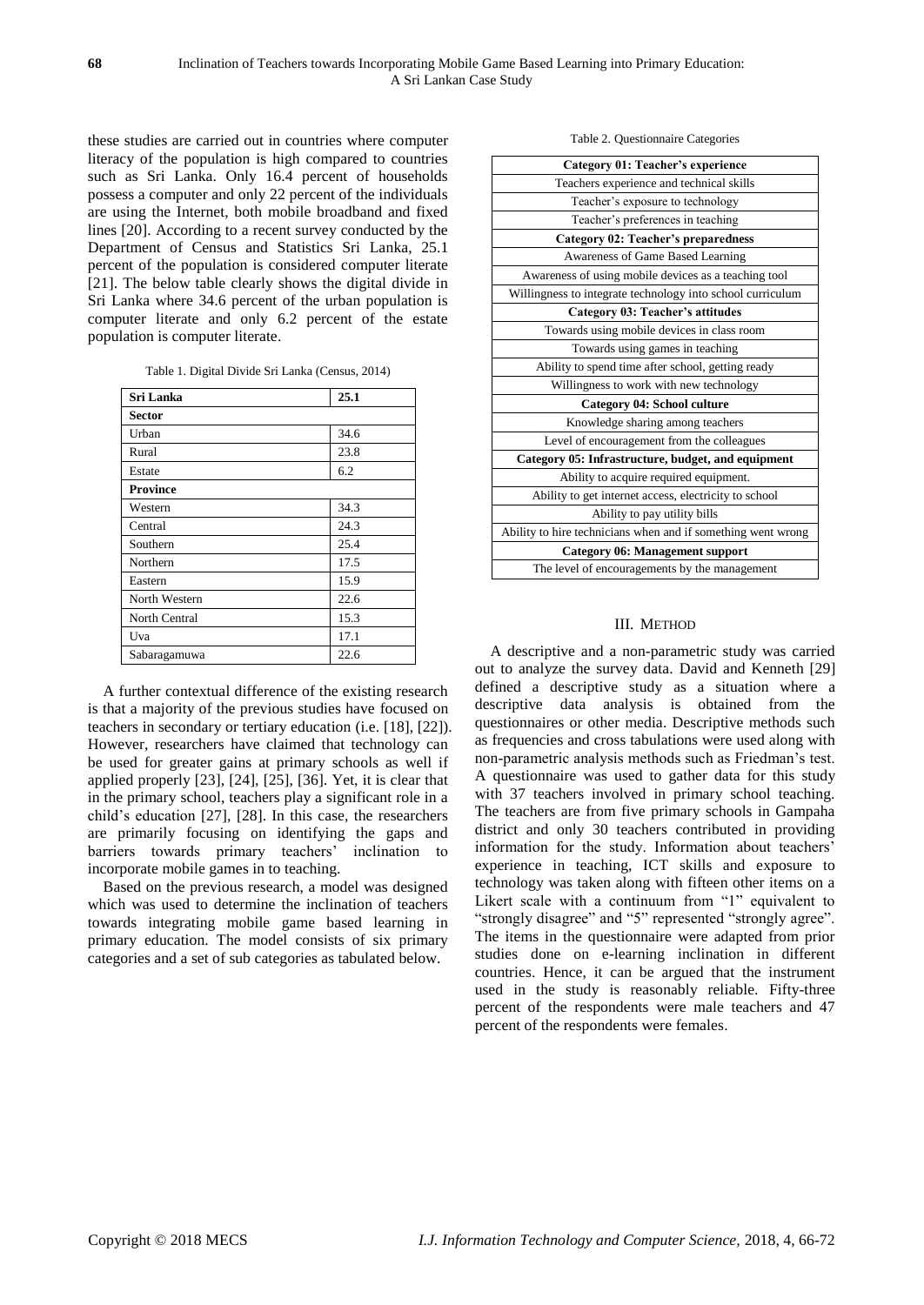#### IV. RESULTS AND ANALYSIS

The following hypotheses were put forward in order to formulate answers to the research questions;

 $H<sub>1</sub>$ : There is a significant relationship between a teacher's inclination to incorporate mobile games in to their teaching and the overall teaching experience.

H2: There is a significant relationship between a teacher's inclination to incorporate mobile games in to their teaching and the teaching experience at the current school

H3: There is a significant relationship between a teacher's inclination to incorporate mobile games in to their teaching and their gender.

 $H<sub>5</sub>$ : There is a significant relationship between a teacher's inclination to incorporate mobile games in to their teaching and their ICT skills.

 $H<sub>6</sub>$ : There is a significant relationship between a teacher's inclination to incorporate mobile games in to their teaching and their awareness of using mobile devices in teaching.

 $H_7$ : There is a significant relationship between a teacher's inclination to incorporate mobile games in to their teaching and their awareness of using digital games in teaching.

 $H_8$ : There is a significant relationship between a teacher's inclination to incorporate mobile games in to their teaching and their ownership of a PC or a laptop.

H9: There is a significant relationship between a teacher's inclination to incorporate mobile games in to their teaching and their ownership of a smart device.

 $H_{10}$ : There is a significant relationship between a teacher's inclination to incorporate mobile games in to their teaching and the support of the management.

The data were analyzed using the SPSS software. Descriptive statistics such as percentage mean and standard deviations are used to simplify the sample information involved in determining teachers' inclination towards the use of mobile game based learning and integrating it with their teachings. The above mentioned hypotheses were tested using a non-parametric Friedman test with a Chi-square analysis. Even though the variable worked with are of an ordinal type, a Kruskal Wallis test was not done because the data did not conform to a normal distribution. Along with the Freidman test, Spearman's Rank-Order Correlation was carried out to identify relationships between variables.

As for the teaching experience, 77 percent of the respondents have been teaching over 10 years and only 33 percent have been teaching for less than 10 years. Of those teaching below 10 years, only 6 percent of the teachers have been teaching for less than 5 years. Thirtythree percent of the respondents owned a personal computer. However, only 13 percent of the teachers were familiar with using a smart phone while the others use a keypad mobile phone. None of them had used a tablet computer. Only 7 percent of the teachers claimed they have good ICT skills while 93 percent perceived

themselves to have weak or average ICT skills. No respondents were very good or very weak in ICT. None of the respondents have had any formal ICT training.

|  | Table 3. Demographic Information about the teachers |  |  |
|--|-----------------------------------------------------|--|--|
|  |                                                     |  |  |

|                              | <b>Frequency</b> | Percentage |
|------------------------------|------------------|------------|
| Gender                       |                  |            |
| Male                         | 16               | 53.3       |
| Female                       | 14               | 46.7       |
| <b>Teaching Experience</b>   |                  |            |
| $>$ 20 years                 | 18               | 60.0       |
| 15-20 years                  | 2                | 6.7        |
| $10-14$ years                | 3                | 10.0       |
| 5-9 years                    | 5                | 16.7       |
| $<$ 5 years                  | 2                | 6.7        |
| <b>Use of Mobile Devices</b> |                  |            |
| <b>Keypad Phones</b>         | 26               | 86.7       |
| <b>Smart Phones</b>          | 4                | 13.3       |
| <b>Use of Computers</b>      |                  |            |
| Yes                          | 20               | 66.7       |
| No                           | 10               | 33.3       |

The following results were obtained for the null hypothesizes with the Chi-square test.

Table 4. Hypothesis Testing

|                                                                                                                                                | P      |
|------------------------------------------------------------------------------------------------------------------------------------------------|--------|
| Teacher's overall teaching experience and inclination<br>to incorporate mobile games in to their teaching are<br>independent                   | 0.0001 |
| Teacher's teaching experience at the current school and<br>inclination to incorporate mobile games in to their<br>teaching are independent     | 0.0593 |
| Teacher's gender and inclination to incorporate mobile<br>games in to their teaching are independent.                                          | 0.0000 |
| Teacher's ICT skills and inclination to incorporate<br>mobile games in to their teaching are independent.                                      | 0.0002 |
| Teacher's awareness of using mobile devices in<br>teaching and inclination to incorporate mobile games<br>in to their teaching is independent. | 0.0000 |
| Teacher's awareness of using digital games in teaching<br>and inclination to incorporate mobile games in to their<br>teaching is independent.  | 0.0000 |
| Teacher's ownership of a PC or a laptop<br>and<br>inclination to incorporate mobile games in to their<br>teaching are independent              | 0.0000 |
| Teacher's ownership of a smart device and inclination<br>to incorporate mobile games in to their teaching are<br>independent.                  | 0.0000 |
| Management support and inclination to incorporate<br>mobile games in to their teaching are independent.                                        | 0.0003 |

The above results suggest that there is a significant correlation between the inclination towards incorporating mobile games into teaching, and the teachers' overall teaching experience, gender, ICT skills, awareness of using mobile devices in teaching, awareness of using digital games in teaching, ownership of a PC or a laptop and the ownership of a smart device. The support of the principal plays a significant role as well. However, it also indicates there is no significant correlation between the teachers teaching experience in the current school they are teaching and their inclination towards incorporating mobile games in to teaching.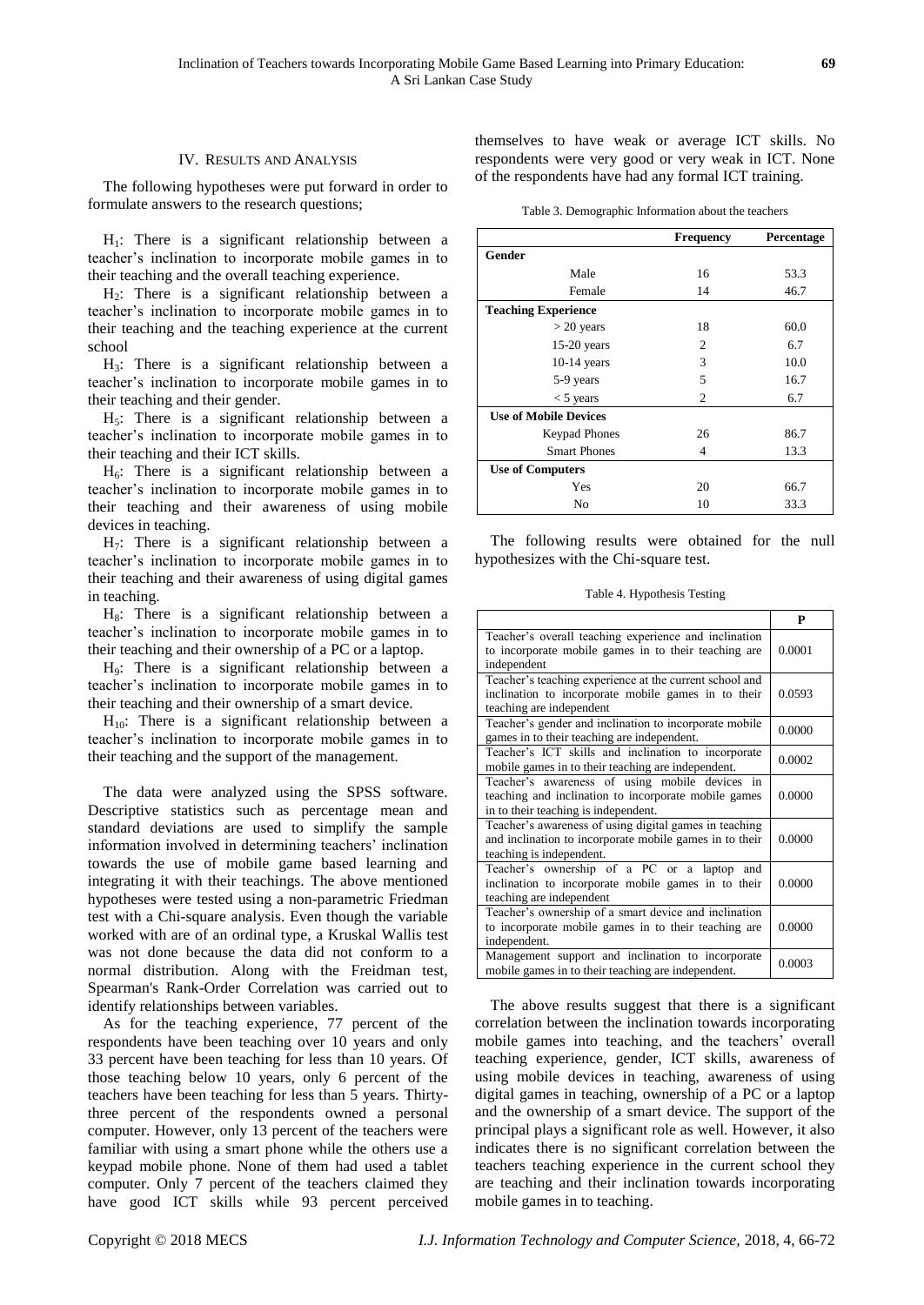A simple descriptive study shows that it is the teachers with more than 15 years of experience who are more inclined towards incorporating mobile games. From those, the male teachers are more inclined than the female teachers. Furthermore, the results indicate that the teachers with good or very good ICT competencies are more inclined towards incorporating mobile games into their teaching and their awareness and ownership of devices is another factor.

In relation to a blended learning approach, 46 percent of the respondents said that they prefer a combination of more classroom teaching (face-to-face) and less online teaching (with the use of online materials and other technological equipment) while 50 percent responded, indicating they prefer an equal amount of classroom teaching and online teaching. None said they prefer teaching full time in a classroom using only the traditional methods.

With regard to the position on a mobile game based learning, 73.3 percent responded indicating they believe mobile game based learning will make a positive difference in students' interest in learning while 90 percent of them said it will make a positive difference in the delivery of the course's content. However, 13 percent of the respondents stated that they believe it's a waste of time trying to integrate mobile game based learning in their teaching mainly because they believed that they have the ability to use traditional teaching techniques to teach anything better than that can be taught using mobile games.

Table 5. Item Analysis of attitudinal, environmental, institutional and social factors

|    | <b>Item</b>                                                                                                                                                                   | Mean |
|----|-------------------------------------------------------------------------------------------------------------------------------------------------------------------------------|------|
| 1  | I look forward to learning new skills and<br>applying them in my teaching.                                                                                                    | 4.17 |
| 2  | I am ready to integrating games running on<br>mobile devices in my teaching                                                                                                   | 4.00 |
| 3  | A mobile game based learning will make a<br>positive difference in my students' interest in<br>learning.                                                                      | 3.83 |
| 4  | A mobile game based learning will make a<br>positive difference in the delivery of my<br>course's content.                                                                    | 4.07 |
| 5  | I can find at least 2 hours a week to devote to<br>this course outside of class time.                                                                                         | 3.47 |
| 6  | I believe it's possible for me to acquire<br>technical skills required for teach using games<br>running on mobile devices                                                     | 3.23 |
| 7  | I am confident that I will be able to<br>successfully adopt mobile game based<br>learning initiatives in my courses if given the<br>necessary resources and training support. | 3.93 |
| 8  | I feel confident that the mobile game based<br>learning will help students understand<br>concepts better.                                                                     | 3.53 |
| 9  | The IT infrastructure in my school can<br>support mobile game based learning                                                                                                  | 3.43 |
| 10 | Other teachers encourage me to integrate<br>computers in teaching and learning                                                                                                | 3.60 |
| 11 | There are other teachers in my school who<br>use tablet computers in teaching and learning                                                                                    | 3.30 |

When considering the infrastructure, 16.7 percent of the respondents suggested that their schools do not have the necessary infrastructure such as electricity and broadband Internet connection to support mobile game based learning. However, all of the participants stated that their schools could not afford the cost of purchasing the devices.

Referring to management and institutional support, 80 percent responded stating that the school management encourages them to incorporate new technologies and techniques in teaching. Of the respondents, 97 percent stated that they are confident in their ability to successfully adopt mobile game based learning initiatives in their teaching courses if the necessary resources and training support is provided.

An item analysis is carried out to see the teachers' overall inclination towards the application of mobile games in teaching. Determination of the level of inclination of the respondents is conducted based on the mean average.

The results indicate that the inclination to incorporate mobile games in to teaching of Type 3 school teachers of the selected schools in the Gampaha district of Sri Lanka is on the moderate level, with a mean average of 3.69.

# V. DISCUSSION AND CONCLUSION

This study indicates that the participants surveyed have a high inclination towards integrating mobile game based learning in their day-to-day teaching activities if the required technical knowledge, skills infrastructure are provided. The research instrument was formulated incorporating multiple available instruments that have been previously used to determine the inclination towards integrating mobile games in teaching.

In reference to the second research question, the study showed that there is a significant relationship between the inclinations towards integrating mobile game based learning in teaching and the teacher's teaching experience, gender, confidence in using ICT and the awareness about the use of mobile games for teaching.

Based on the findings and researchers' observations during the study, the following conclusions were made. Even though a significant amount of money and resources have been allocated into developing ICT infrastructure in the country [30] schools in Sri Lanka are at an initial stage of employing ICT in their day-to-day teaching activities. This is evident when the responses of teachers are analyzed in terms of the infrastructure support in the schools. While about 83.3 percent of the teachers stated that their school could afford the cost of electricity and broadband connection, most participants were not aware of exactly how much the school will have to spend to facilitate all the students. Having said that, all the teachers agreed that the schools could not afford to purchase equipment for supporting teaching and learning. Allocation of adequate funds for schools for at least supporting one class at a time and then building upon that could be a possible solution to the above problem.

Next, the school management should encourage teachers to continue developing technology-based skills. The study showed that the more competent teachers with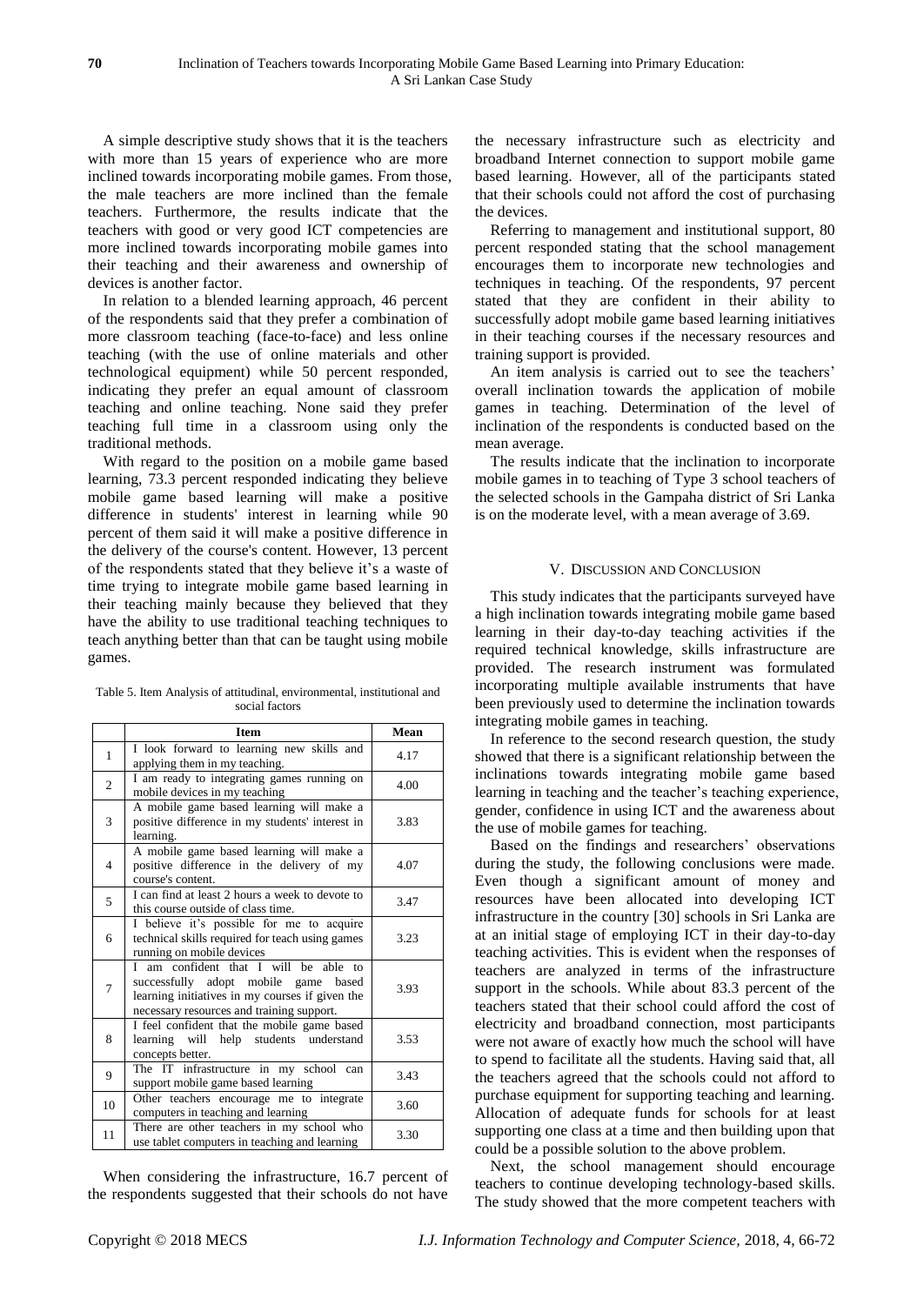technical skills are more inclined towards incorporating mobile games in to their teaching. Teachers' feedback can be taken to determine if they need to attend training programs since most teachers stated that they are willing to try mobile game based learning if the required training is provided. Furthermore, the management should encourage teachers to pursue teaching methods and techniques which link with ICT. The researchers suggest that the management introduce a program where the teachers who incorporate technology in to their teaching are recognized as this would encourage other teachers to follow.

The results also depict that the teachers' awareness of the usage of games and mobile devices in teaching plays a role in their inclination towards incorporating mobile games in to their teaching. Thus, the researchers suggest that the government organize awareness sessions in the schools stating the advantages it brings to students as well as teachers. The teachers who were not inclined specifically said mobile devices and games were both a waste of time for students and it should not be allowed in schools. This inaccurate perception could be remedied through the education of teachers about the advantages technology brings in supporting student learning.

It was found that the overall teaching experience of a teacher plays a role in their inclination to use mobile games to teach. The researchers also looked at whether the experience in the current school has any relationship towards using mobile games in teaching. This was done based on the assumption that when a teacher is new to a school, they might or might not be willing to bring change. However, no significant relationship was found between the two.

The gender factor showed a statistical significance for the inclination to use mobile games. However, from the data gathered, the researchers failed to identify a specific reason for this. This could be an effect of the teaching experience of the teachers, having 50 percent of the female teachers with less than 10 years' experience where as 81 percent of the male teachers have more than 20 years of experience.

The findings of this study should not be generalized to all the primary schools and primary teachers in Sri Lanka. However, the selected schools are of Type 3 category, and all the respondents had very limited or no exposure to tablet devices, with weak or average ICT skills. Therefore, it can be argued that the results and findings of the survey experiment are true to most teachers in Type 3 schools. A survey covering all Types and all districts of Sri Lanka could be used in the future to verify the above findings. This study comprised of factors broadly categorized into six categories; Teacher's experience, preparedness, attitudes, school's culture, infrastructure, and management support. However, this paper does not claim that these factors are the sole factors that have a relationship with an inclination towards integrating mobile game based learning in teaching. More factors may have a direct relationship with the inclination towards integrating mobile game based learning in teaching and future studies are required to identify all of

them.

However, while several other countries with developed economies have carried out similar experiments and come up with varying results, it is clear that in countries such as Sri Lanka, the above mentioned factors play a key role in teachers' inclination towards incorporating mobile game based learning into their day to day teaching and learning activities.

#### ACKNOWLEDGMENT

The authors wish to thank the Western Provincial Department of Education, Sri Lanka, The University of Colombo School of Computing and all the teachers who participated in this study.

# **REFERENCES**

- [1] H. K. T. C. Halloluwa, H. Usoof, and K. P. Hewagamage, "Stimulating learners' motivation in primary education in Sri Lanka - A literature review," *Int. J. Emerg. Technol. Learn.*, vol. 9, no. 1, pp. 47–52, 2014.
- [2] J. H. Flavell, "Cognitive development: Past, present, and future.," *Dev. Psychol.*, vol. 28, no. 6, p. 998, 1993.
- [3] D. of C. and Statistics, "Annual Bulletin of Educational Statisctics 2010," Sri Lanka, 2010.
- [4] P. J. H. Hu, T. H. K. Clark, and W. W. Ma, "Examining technology acceptance by school teachers: A longitudinal study," *Inf. Manag.*, vol. 41, no. 2, pp. 227–241, 2003.
- [5] M. A. K. Rahuman, G. N. Wikramanayake, and K. P. Hewagamage, "Case Study on Adaptability to lCT Enabled Childhood Education in Sri Lanka," *Int. Conf. Adv. ICT Emerg. Reg.*, pp. 112–116, 2011.
- [6] L. Schrum, G. Shelley, and R. Miller, "Understanding tech-savvy teachers: Identifying their characteristics, motivation, and challenges," *Int. J. Technol. Teach. Learn.*, vol. 4, no. 1, pp. 1–20, 2008.
- [7] T. Karsenti, S. Villeneuve, and S. Goyer, "The Impact of Motivation on Prospective Teachers' Use of Information and Communication Technologies (ICTs)," in *Society for Information Technology & Teacher Education International Conference*, 2006, vol. 2006, no. 1, pp. 1659–1666.
- [8] A. P. Rovai and M. D. Childress, "Explaining and Predicting Resistance to Computer Anxiety Reduction among Teacher Education Students," *J. Res. Technol. Educ.*, vol. 35, no. 2, pp. 226–235, Dec. 2002.
- [9] L. Nyakowa, "Factors influencing ICT adoption among public secondary school teachers: A case of Webuye subcounty, Bungoma county, Kenya," *Unpublished Doctoral Dissertation, University of Nairobi*, vol. 2010, no. 1. Association for the Advancement of Computing in Education (AACE), pp. 4051–4059, 17-May-2014.
- [10] L. S. Nyakowa, "Factors influencing ICT adoption among public secondary school teachers: A case of Webuye subcounty, Bungoma county, Kenya," *Int. Conf. Comput. Educ.*, 2014.
- [11] K. Kaur and Z. W. Abas, "An assessment of e-learning readiness at Open University Malaysia," *Int. Conf. Comput. Educ.*, pp. 1017–1022, 2004.
- [12] S. Chapnick, "Are You Ready for E-Learning?," *Learn. Circuits ASTD's Online Mag. All About ELearning*, 2000.
- [13] S. Borotis and A. Poulymenakou, "E-Learning Readiness" Components: Key Issues to Consider Before Adopting e-Learning Interventions," in *Proceedings of E-Learn 2004- -World Conference on E-Learning in Corporate,*